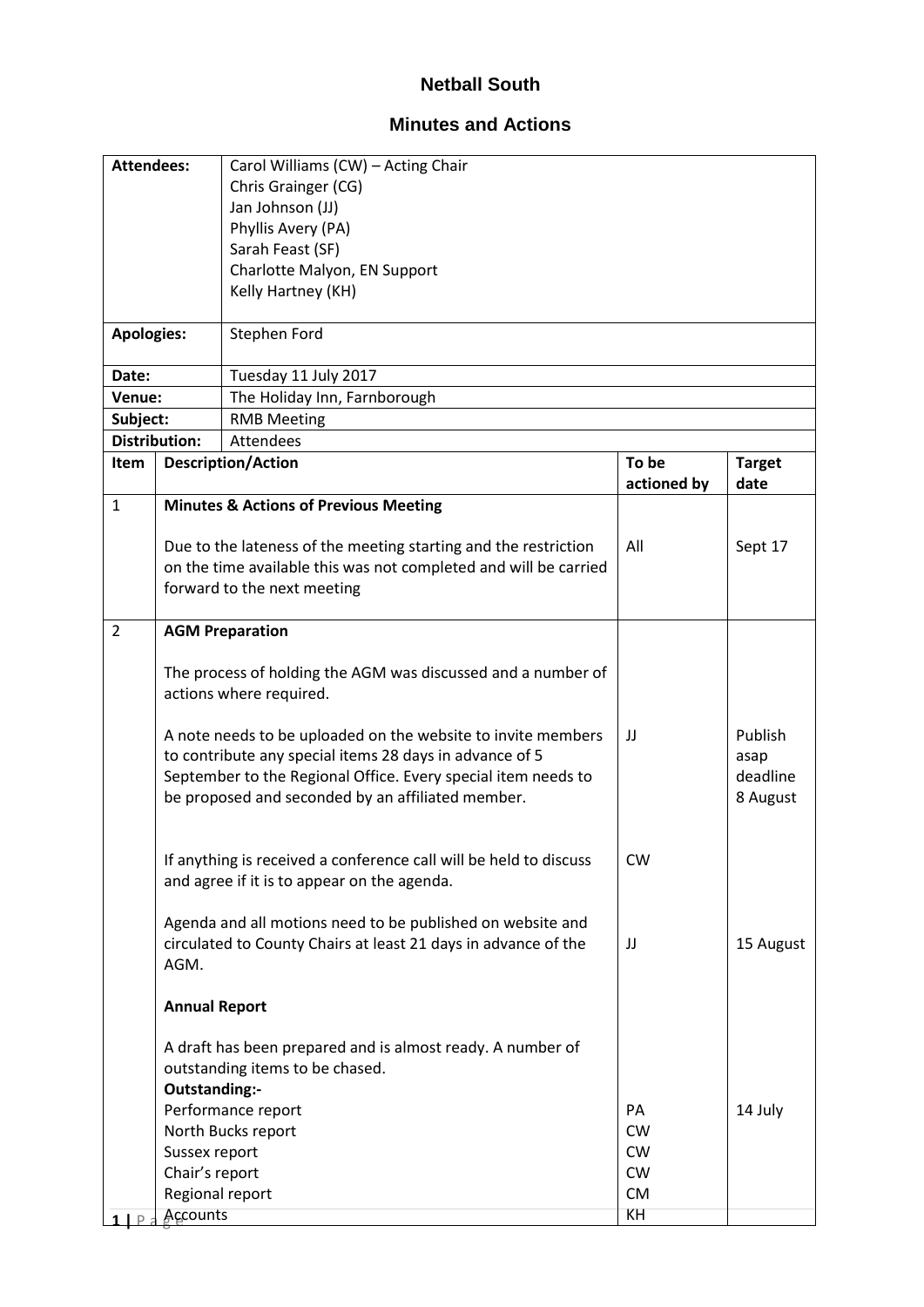|   | <b>Draft Agenda</b>                                                                                                                                        |           |         |
|---|------------------------------------------------------------------------------------------------------------------------------------------------------------|-----------|---------|
|   | Chair of the AGM needs to be elected by a member of the<br>Board.                                                                                          |           |         |
|   |                                                                                                                                                            |           |         |
|   | 1. Welcome                                                                                                                                                 |           |         |
|   | 2. Apologies for absence                                                                                                                                   |           |         |
|   | 3. Minutes of the last AGM                                                                                                                                 |           |         |
|   | 4. Appointment of Tellers<br>5. Annual Report                                                                                                              |           |         |
|   | 6. Accounts                                                                                                                                                |           |         |
|   | 7. Adoption of the Constitution                                                                                                                            |           |         |
|   | 8. Elections                                                                                                                                               |           |         |
|   | Kelly (as an elected member of the RMB) will take on the role of<br>Chair when the election of Chair is under discussion at the<br>AGM.                    | KH        | 4 Sept  |
|   | Awards also to be presented by someone to be announced.<br>Jan to purchase.                                                                                | JJ        | 4 Sept  |
|   | <b>Proposed Amendments to Constitution</b>                                                                                                                 |           |         |
|   | CW made it clear that a root and branch governance review was<br>required but this could not be achieved within the timescales<br>for the forthcoming AGM. |           |         |
|   | CW to send the reworded constitution to CM for inclusion in<br>the Agenda and papers (changes highlighted in yellow).                                      | <b>CW</b> | 15 July |
|   | <b>Applications</b>                                                                                                                                        |           |         |
|   | 7 nomination forms have been received. All to be put forward<br>for election (unopposed) at the AGM.                                                       | <b>CM</b> |         |
| 3 | <b>Accounts</b>                                                                                                                                            |           |         |
|   | Kelly circulated the audited accounts for year ending April 2017.<br>KW to send an electronic copy to CM.                                                  | KW        |         |
|   | Small loss of £725 mainly due to the reduction in EN funding for<br>performance leagues. Other reductions in income have<br>contributed to this loss.      |           |         |
|   | The annual accounts and explanatory wording to be included in<br>the Annual Report.                                                                        | <b>CM</b> | 15 Aug  |
| 4 | <b>Regulations updates and feedback from Clubs</b>                                                                                                         |           |         |
|   | Previously circulated and commented upon.                                                                                                                  |           |         |
|   |                                                                                                                                                            |           |         |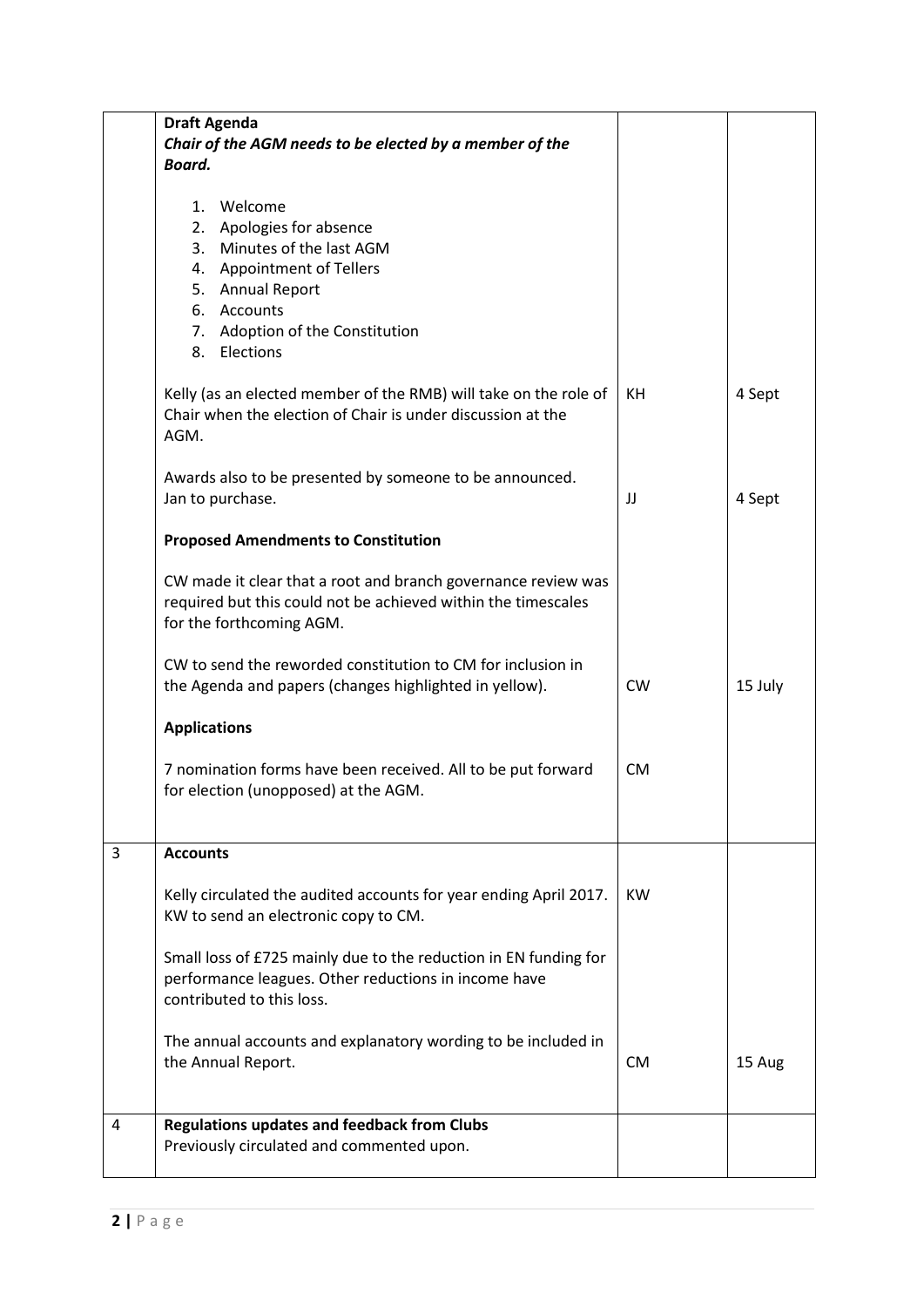|                | 5.3.9 Clarification on what constitutes a higher level of netball<br>required.                                                                                                                                                                                                                                                                                                                                            |           |         |
|----------------|---------------------------------------------------------------------------------------------------------------------------------------------------------------------------------------------------------------------------------------------------------------------------------------------------------------------------------------------------------------------------------------------------------------------------|-----------|---------|
|                | Revised set to be attached to minutes.                                                                                                                                                                                                                                                                                                                                                                                    | IJ        | 15 July |
| 5              | <b>Junior Leagues</b>                                                                                                                                                                                                                                                                                                                                                                                                     |           |         |
|                | An update on number of teams that have entered the junior<br>leagues was given. 68 teams in total. 3 different age groups.                                                                                                                                                                                                                                                                                                |           |         |
|                | For the competition, Jan proposed split each age group in to 2<br>leagues and at the end of their league stage, the number of<br>teams would be cropped. The remaining would then play in the<br>remainder of the day. It was agreed that this would be upto the<br>maximum of 3 additional teams but 2 was preferable. The CTSG<br>were meeting immediately after the meeting and they would<br>make the final decision. | IJ        | 11 July |
|                | Communication regarding this would need to be made very<br>clear to the teams and how the additional leagues would work.                                                                                                                                                                                                                                                                                                  |           |         |
| 6              | <b>Performance Feedback from Franchises</b>                                                                                                                                                                                                                                                                                                                                                                               |           |         |
|                | Phyllis gave a comprehensive run down of Franchise plans for<br>their performance academies that will replace the Regional<br>Academies and Regional Performance Academies from Sept<br>2017.                                                                                                                                                                                                                             |           |         |
|                | PS to send to CM for attaching notes to the minutes.                                                                                                                                                                                                                                                                                                                                                                      | PS        |         |
|                | Due to the nature of the geography of the Region,<br>communication and links with these emerging opportunities for<br>talented athletes from the South are important moving<br>forward. A potential revised role for a Performance TSG was<br>discussed and not concluded.                                                                                                                                                |           |         |
|                | It was felt that a further meeting with Mavericks and Storm was<br>required to explore potential partnerships. PS to make contact<br>and arrange further meetings. JJ to attend if available. Agreed<br>that these meetings would include the Chair.                                                                                                                                                                      | <b>PS</b> |         |
|                | The principle of financial support was raised and it was felt<br>important to find out what other RMBs approach is before<br>concluding anything.                                                                                                                                                                                                                                                                         |           |         |
| $\overline{7}$ | Set dates for future events                                                                                                                                                                                                                                                                                                                                                                                               |           |         |
|                | Deferred to September after the AGM and the new Board in<br>place.                                                                                                                                                                                                                                                                                                                                                        |           |         |